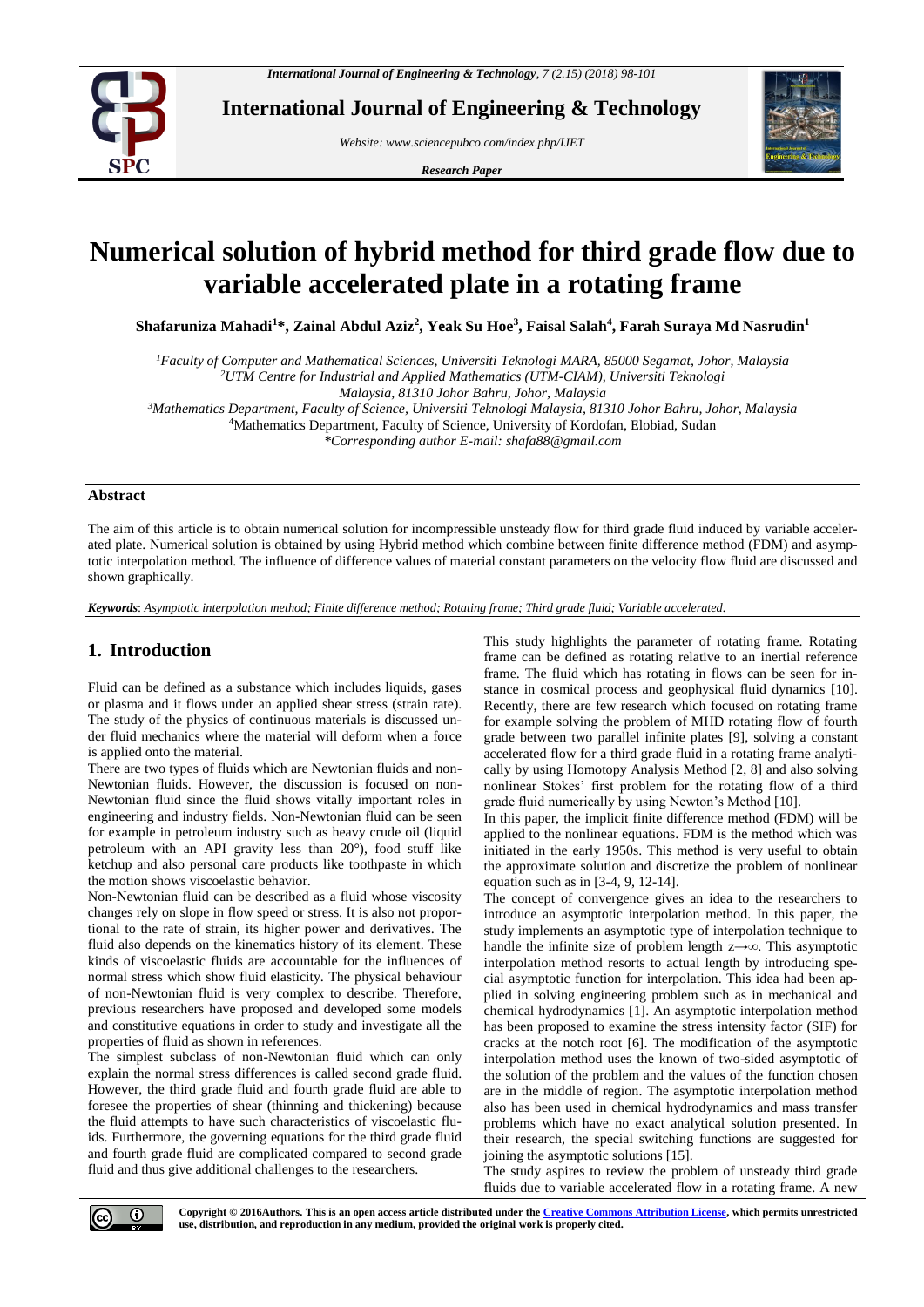hybrid method which combines between FDM and asymptotic interpolation method will be proposed and highlighted in order to obtain the numerical solution for the fluid flow problems.

## **2. Mathematical formulation**

The velocity field is introduced as  $\mathbf{V} = [u(z,t), v(z,t), w(z,t)]$ where the velocity exists in fluid with and are the components that refer to x-axis, y-axis and z-axis respectively. Most of the fluid flow problem mathematically can be described by the continuity equation and momentum equation. Continuity equation is developed by applying the law of conservation of mass to a small volume element within a flowing fluid. Law of conservation gives a formula of rate of mass accumulation is equal to the difference of rate of mass in and rate of mass out. Continuity equation is ∂ρ *w v u* **Exampled in easily determined the simulation is**  $A_2 = \frac{2\pi}{\sqrt{3}} + i p \cos A^2 \chi + \lambda_1 \chi_1 \cos N$ **<br>
<b>Exampled in the simulation**<br> **Example is one of the simulation**<br> **2. An athenoid is the simulation**<br> **2. An athenoid is \kappa** 

given as  $\frac{\partial \rho}{\partial t} + \frac{\partial (\rho u)}{\partial x} + \frac{\partial (\rho v)}{\partial y} + \frac{\partial (\rho w)}{\partial z} = 0$  $\frac{(\rho v)}{\partial y} + \frac{\partial (\rho v)}{\partial z}$  $\frac{(\rho u)}{\partial x} + \frac{\partial (\rho u)}{\partial y}$  $\frac{\partial \rho}{\partial t} + \frac{\partial (\rho)}{\partial x}$ *z y x*  $\frac{\partial}{\partial t} + \frac{\partial}{\partial x} + \frac{\partial}{\partial y} + \frac{\partial}{\partial z} = 0$  with  $\rho$  is density. If

the fluid density is constant then the continuity equation reduces to  $\nabla \cdot \mathbf{V} = 0$ .

Momentum is defined as mass in motion or mass  $\times$  velocity. Momentum equation can be defined from a statement of Newton's second law. Newton's second law stated that the related rate of momentum of a body is equal to the resultant force acting on the body, and takes place in the direction of the force. It also relates to the sum of the forces acting on an element of fluid to its acceleration or rate of change of momentum. Momentum equation in-

volves density of the fluid  $\rho$ , material derivatives  $\frac{\partial}{\partial t}$  $\frac{\partial}{\partial z}$ , velocity

**V** , body forces *b* , surface forces *div***T** and Cauchy stress tensor **T** . Therefore, the momentum equation is given by  $\frac{\partial \mathbf{V}}{\partial t} = \rho b + \frac{div\mathbf{T}}{dt}$  $\rho \frac{\partial \mathbf{V}}{\partial \mathbf{r}} = \rho b + \text{div} \mathbf{T}$ .

The incompressible fluid of differential type of grade ( *n* ) as the simple fluid obeying the constitutive equation where is pressure and is an identity tensor (or can be denoted as the indetermined part of the stress due to the constraint of incompressibility) [3, 7, 9, 11]. The first four tensors  $S_j$  are given by

$$
\mathbf{S}_1 = \mu \mathbf{A}_1 \tag{1}
$$

$$
\mathbf{S}_2 = \alpha_1 \mathbf{A}_2 + \alpha_2 \mathbf{A}_1^2 \tag{2}
$$

$$
\mathbf{S}_3 = \beta_1 \mathbf{A}_3 + \beta_2 (\mathbf{A}_2 \mathbf{A}_1 + \mathbf{A}_1 \mathbf{A}_2) + \beta_3 (tr \mathbf{A}_1^2) \mathbf{A}_1
$$
 (3)

$$
S_4 = \gamma_1 A_4 + \gamma_2 (A_3 A_1 + A_1 A_3) + \gamma_3 A_2^2
$$
  
+  $\gamma_4 (A_2 A_1^2 + A_1^2 A_2) + \gamma_5 (trA_2) A_2$   
+  $\gamma_6 (trA_2 A_1^2) + {\gamma_7 (trA_3)} + \gamma_8 (trA_2 A_1) A_1$  (4)

where  $\mu$  is the coefficient of shear viscosity,  $\alpha_i$  (*i* = 1,2),  $\beta_j$  (*j* = 1,2,3),  $\gamma_k$  (*k* = 1,2,3,4,...,8) are material constants which  $\alpha_1$  and  $\alpha_2$  are the normal stress moduli.  $\mathbf{A}_n$  is the Rivlin-Ericson tensors which is defined by the recursion relation [5]

$$
\mathbf{A}_n = \frac{d}{dt} (\mathbf{A}_{n-1}) + \mathbf{A}_{n-1} (grad \mathbf{V}) + (grad \mathbf{V})^T \mathbf{A}_{n-1}, n > 1
$$
 (5)

 $A_1$  and  $A_2$  are the kinematical tensors which are given by

$$
\mathbf{A}_1 = (grad\mathbf{V}) + (grad\mathbf{V})^T
$$
 (6)

$$
\mathbf{A}_2 = \frac{d\mathbf{A}_1}{dt} + (grad\mathbf{V})^T \mathbf{A}_1 + \mathbf{A}_1 (grad\mathbf{V})
$$
 (7)

In physics, angular velocity is defined as the related rate of angular displacement and it is a vector quantity which specifies the rotational speed of an object and the axis about which the object is rotating.

### **3. Governing equations**

The problem from previous research is reviewed [2, 8]. The continuity equation is given by  $div$ **V** = 0 and momentum equation is given by

$$
\rho \left( \frac{\partial \mathbf{V}}{\partial t} + 2\mathbf{\Omega} \times \mathbf{V} + \mathbf{\Omega} \times (\mathbf{\Omega} \times r) \right) = -\nabla p + \text{div}\mathbf{T}
$$
 (8)

where  $V = (u(z,t), v(z,t),0)$  is a velocity field,  $\rho$  is the fluid density,  $p$  is the hydrostatic pressure, **T** is stress tensor,  $\Omega$  is the angular velocity and *r* is radial coordinate  $r = \sqrt{x^2 + y^2}$  [2, 8, 10]. The constitutive equation for third grade fluid is

$$
T = -pI + \mu A_1 + \alpha_1 A_2 + \alpha_2 A_1^2 + \beta_1 A_3
$$
  
+  $\beta_2 (A_2 A_1 + A_1 A_2) + \beta_3 (r A_1^2) A_1$   
=  $-pI + \left[ \mu + \beta_3 (r A_1^2) \right] A_1 + \alpha_1 A_2 + \alpha_2 A_1^2$  (9)

where  $\mu$  represents the co-efficient of shear viscosity and  $\alpha_i$  (*i* = 1,2),  $\beta_j$  (*j* = 1,2,3) are material constants for second grade and third grade fluids. The nonlinear equation are given by

$$
\rho \left[ \frac{\partial u}{\partial t} - 2\Omega v \right] = \mu \frac{\partial^2 u}{\partial z^2} + \alpha_1 \frac{\partial^3 u}{\partial z^2 \partial t} + 2\beta_3 \frac{\partial}{\partial z} \left( \frac{\partial u}{\partial z} \left( \frac{\partial u}{\partial z} \right)^2 + \left( \frac{\partial v}{\partial z} \right)^2 \right) \tag{10}
$$

and

$$
\rho \left[ \frac{\partial v}{\partial t} + 2\Omega u \right] = \mu \frac{\partial^2 v}{\partial z^2} + \alpha_1 \frac{\partial^3 v}{\partial z^2 \partial t} + 2\beta_3 \frac{\partial}{\partial z} \left( \frac{\partial v}{\partial z} \left( \frac{\partial u}{\partial z} \right)^2 + \left( \frac{\partial v}{\partial z} \right)^2 \right) \tag{11}
$$

Following [8], the initial and boundary conditions corresponding to variable accelerated plate are

 $u(z,0) = 0$ ,  $v(z,0) = 0$  for  $z > 0$  $u(0,t) = Bt^2$ ,  $v(0,t) = 0$  for  $t > 0$  $u(z,t) \to 0$ ,  $v(z,t) \to 0$  as  $z \to \infty$  for every *t* From both equations, multiplied equation (11) with i (imaginary,  $i = \sqrt{-1}$ ). Then, adding it with first equation (10). The nonlinear equations become

$$
\frac{\partial F}{\partial t} + 2i\Omega F = v\frac{\partial^2 F}{\partial z^2} + \frac{\alpha_1}{\rho} \frac{\partial^3 F}{\partial z^2 \partial t} + \frac{2\beta_3}{\rho} \frac{\partial}{\partial z} \left(\frac{\partial F}{\partial z}\right)^2 \left(\frac{\partial \overline{F}}{\partial z}\right)
$$
(12)

where  $F = u + iv$ ,  $F = u - iv$ . The initial and boundary conditions now are  $F(z,0)=0$ ,  $F(0,t)=Bt^2$ ,  $F(z,t)\rightarrow 0$  as  $z\rightarrow \infty$ . Introducing the non-dimensional parameters

$$
g = \frac{F}{\left(v^2 B\right)^{\frac{1}{2}}}, \xi = z \left(\frac{B}{v^3}\right)^{\frac{1}{5}}, \tau = t \left(\frac{B^2}{v}\right)^{\frac{1}{5}}, \omega = \Omega \left(\frac{v^2}{B^2}\right)^{\frac{1}{5}}
$$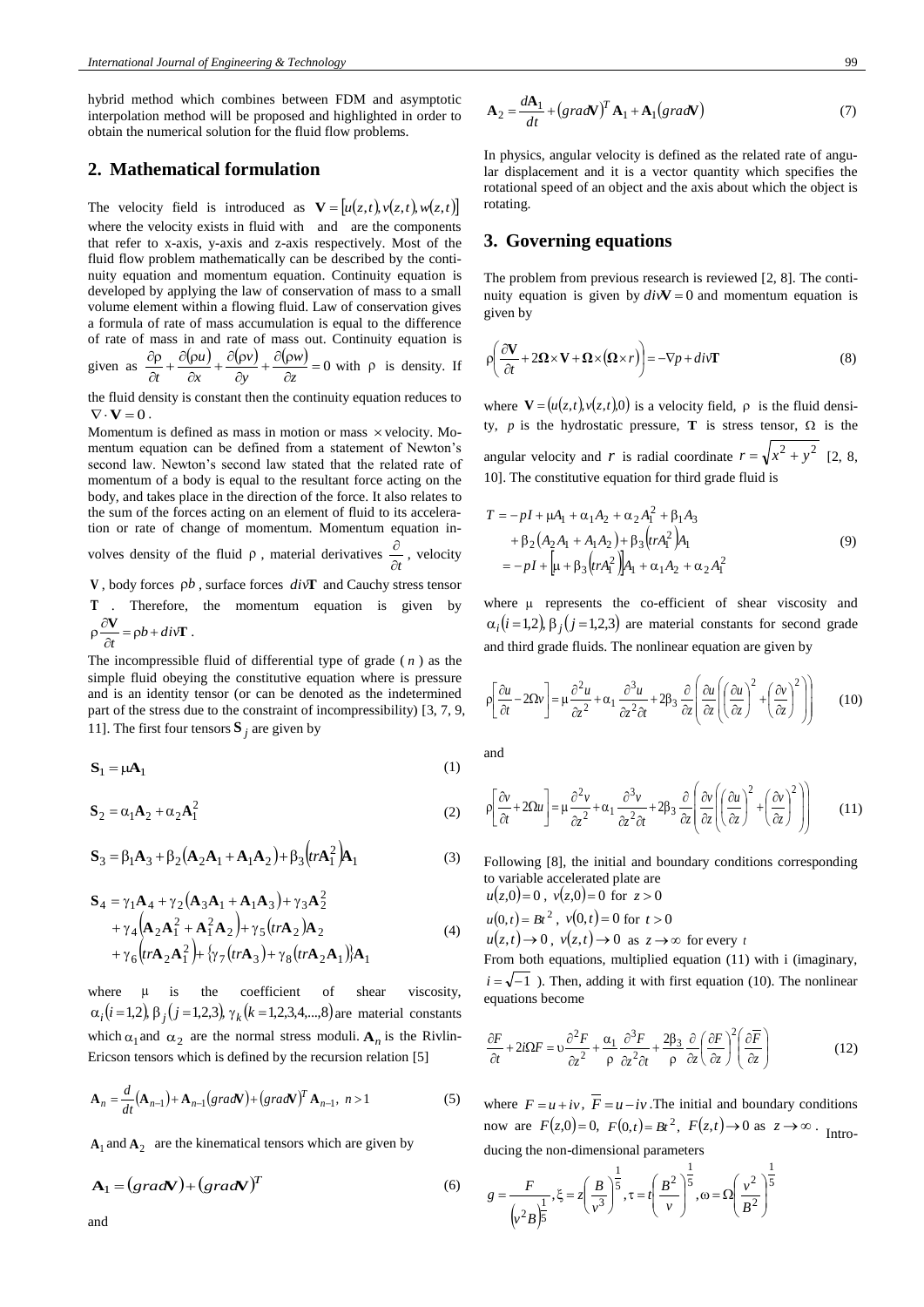where g represents the function,  $\xi$  is length,  $\tau$  is time and  $\omega$  represents rotation. Therefore, the equation become

$$
\frac{\partial g}{\partial \tau} + 2i\omega g = \frac{\partial^2 g}{\partial \xi^2} + \alpha_2 \frac{\partial^3 G}{\partial \xi^2 \partial \tau} + 2\beta_2 \frac{\partial}{\partial \xi} \left( \frac{\partial g}{\partial \xi} \right)^2 \left( \frac{\partial g}{\partial \xi} \right)
$$
(13)

with  $g(\xi,0) = 0$ ,  $g(0,\tau) = B\tau^2$ ,  $f(\xi,\tau) \to 0$  as  $\xi \to \infty$  and

$$
a = \frac{\alpha_1}{\rho} \left( \frac{B^2}{v^6} \right)^{\frac{1}{5}}, b = \frac{\beta_3}{\rho} \left( \frac{B^4}{v^7} \right)^{\frac{1}{5}}.
$$

# **4. Finite difference method and asymptotic interpolation method**

The nonlinear equation is discretized by using FDM. Rearrange the equation until it becomes  $n+1$  on the left side and n on the right side as follow,

$$
\left(\frac{a}{2h^2k}\right)g_{i-1}^{n+1} + \left(-\frac{2a}{2h^2k} - \frac{1}{k}\right)g_i^{n+1} + \left(\frac{a}{2h^2k}\right)g_{i+1}^{n+1}
$$
\n
$$
= -\frac{1}{k}g_i^n + 2i\omega_1g_i^n - \frac{1}{h^2}\left(g_{i+1}^n - 2g_i^n + g_{i-1}^n\right)
$$
\n
$$
- \frac{b}{h^4}\left(g_{i+1}^n - 2g_i^n + g_{i-1}^n\right)\left(g_{i+1}^n + g_{i-1}^n\right)\left(\frac{-n}{g_{i+1}} + \frac{-n}{g_{i-1}}\right)
$$
\n
$$
- \frac{b}{2h^4}\left(g_{i+1}^n + g_{i-1}^n\right)^2\left(\frac{-n}{g_{i+1}} - 2g_i^n - \frac{-n}{g_{i-1}}\right)
$$
\n
$$
+ \frac{a}{2h^2k}\left(g_{i+1}^{n-1} - 2g_i^{n-1} + g_{i-1}^{n-1}\right)
$$
\n(14)

with  $g_{i,1} = 0$ ,  $g_{1,j} = B(j)^2$ ,  $g_{i,j} \to 0$  as  $i \to \infty$ .

The equation (18) will be solved by using the matrix inversion. Due to the infinite problem length, the asymptotic type interpolation technique is introduced. The method resorts to actual length by introducing a special asymptotic function for interpolation. To achieve the convergence property, the interpolation technique will use the function  $y = m + ne^{-q^2L}$  where *m* is an asymptote line as show in the concept of limit,

$$
\lim_{L \to \infty} y = \lim_{L \to \infty} \left( m + n e^{-q^2 L} \right)
$$
  
= 
$$
\lim_{L \to \infty} \left( m + \frac{n}{e^{q^2 L}} \right)
$$
  
= 
$$
m + \frac{n}{e^{q^2 (\infty)}}
$$
  
= 
$$
m + 0 = m.
$$
 (15)

This method wills use difference of length to fulfill the boundary condition which tends to infinity, for example  $L = 6,12,18$ .

## **5. Results and discussion**

The results by using hybrid method are compared well with the previous research [8] as follow.

**Table 1:** Comparison of the velocity profile between the present method and HAM

| η    | $a = 0.5, b = 0, \omega = 1, t = 1$ |         |            |
|------|-------------------------------------|---------|------------|
|      | <b>HAM</b>                          | Present | Difference |
| 0.00 | 1.0000                              | 1.0000  | $\theta$   |
| 0.25 | 0.7788                              | 0.7446  | 0.0342     |
| 0.50 | 0.6065                              | 0.5751  | 0.0314     |
| 0.75 | 0.4724                              | 0.4440  | 0.0284     |
| 1.00 | 0.3679                              | 0.3425  | 0.0254     |
| 1.25 | 0.2865                              | 0.2640  | 0.0225     |
| 1.50 | 0.2231                              | 0.2034  | 0.0197     |
| 1.75 | 0.1738                              | 0.1567  | 0.0171     |
| 2.00 | 0.1353                              | 0.1206  | 0.0147     |

Figure 1 and Table 1 show the comparison results between present study by using numerical method which is hybrid method (finite difference method and asymptotic interpolation method) and previous study by using analytical method, HAM. From Table 1, it shows that the difference points are less than 0.05 and it is clearly observed that this new hybrid method has the ability to give the accurate result as presented in Figure 1.



**Fig. 1:** The comparison of numerical solution (Hybrid method) and HAM solution at  $a = 0.5, b = 0, \omega = \tau = 1$ 



**Fig. 2:** Effect of difference values of  $a$  ( $a = 0.5(\text{red})$ ,  $a = 1(\text{green})$ ) on the velocity profile with fixed  $b = 0, \omega = \tau = 1$ .



**Fig. 3:** Effect of difference values of  $b$  ( $b = 1 (red), b = 3 (green)$ ) on the velocity profile with fixed  $a = \omega = \tau = 1$